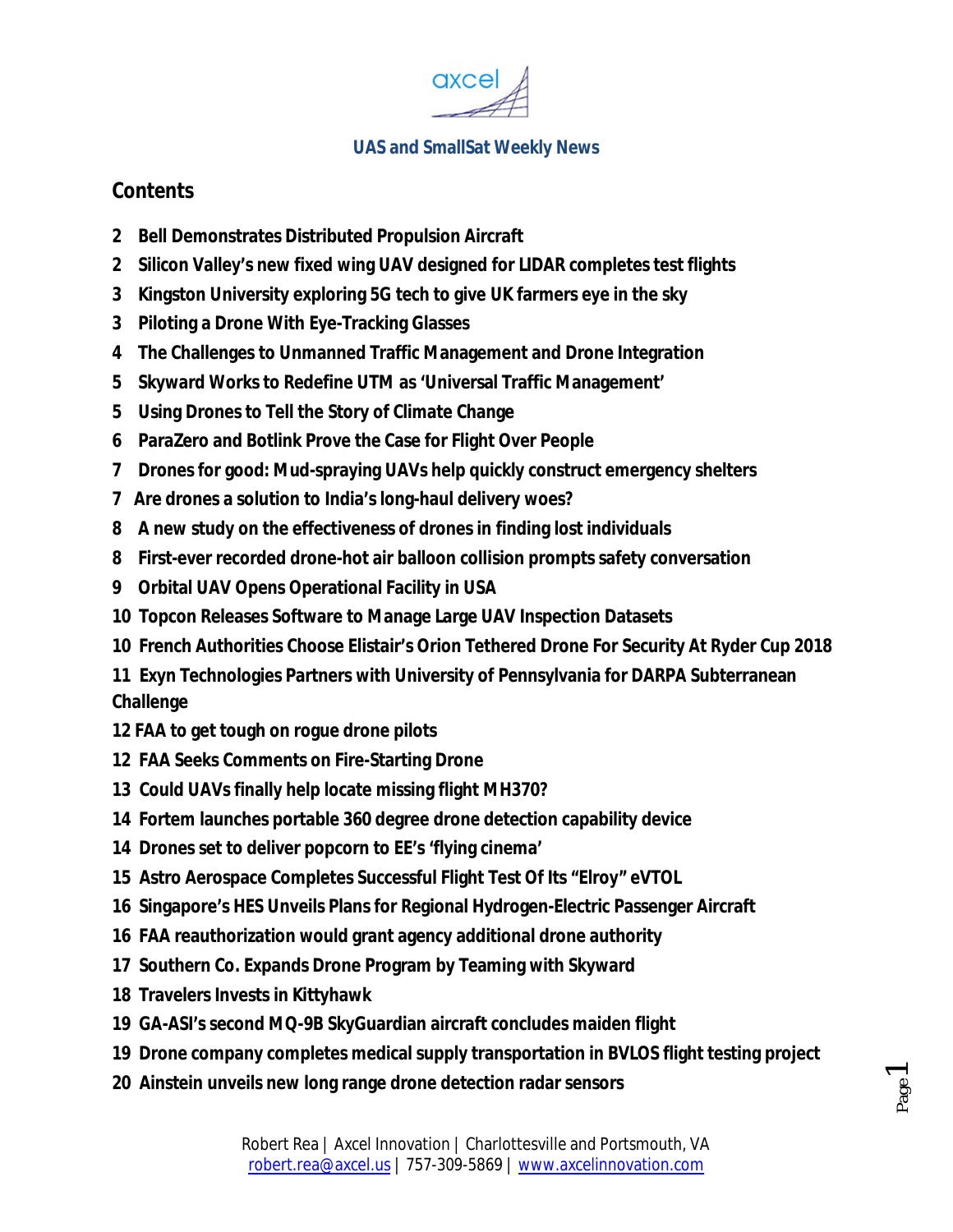

#### **29Sep18**

#### **Bell Demonstrates Distributed Propulsion Aircraft** KATE O'CONNOR



Bell Helicopter demonstrated its unmanned Hybrid Drive Train Research Aircraft (HYDRA) at the first Tech Demo edition of the Unmanned Aircraft Systems Center of Excellence in Alma, Quebec, this week. According to the company, HYDRA uses distributed propulsion technology and a circular wing to

"sustain wing-borne flight at reduced power consumption, while increasing its speed and range over a traditional multi-rotor aircraft." The demonstration flight lasted for 40 minutes and ran through automated maneuvers including takeoff, conversion into wing-borne flight, conversion into hover mode and landing.

Bell hopes the research done with HYDRA will eventually allow the company to develop passenger transports and large unmanned aircraft that use distributed propulsion technology. "HYDRA has already proved to be a great teacher," the company said. "Our team has discovered the unexpected stability of a circular wing in flight and certain control laws that allow aircraft stability in VTOL mode, airplane mode, during transition and even in the event of a system failure." https://www.avweb.com/eletter/archives/101/4160 full.html?ET=avweb:e4160:2565185a:&st=email#231597

#### **Silicon Valley's new fixed wing UAV designed for LIDAR completes test flights**



SURVEILLANCE UNITED STATES JOE PESKETT SEPTEMBER 28, 2018 UAVOS Inc, whose European headquarters are in Switzerland, has successfully completed test flights for its new Sitaria UAV. Among other tasks, the unmanned aircraft is designed to work with LIDAR airborne laser scanning equipment.

The Sitaria drone has a wide range of speeds (stall speed 65 km/h, maximum speed 150 km/h), which allows the aircraft to carry out missions at minimum flight speeds close to 70 km/h. The UAV weighs 35kg, its wingspan is just over five metres and the fuselage is nearly three metres long. Its flight time, with a payload of 4kg, is three hours and its operating altitude is up to 6,000m.

The range of the video transmission can be up to 60km and the backup Iridium command line is unlimited in its range.

The EW countermeasure function provides an opportunity to carry out research under jamming of satellite radio navigation signals and the command line channel. The Sitaria is part of the unmanned aerial system Sitaria, which includes a ground control system.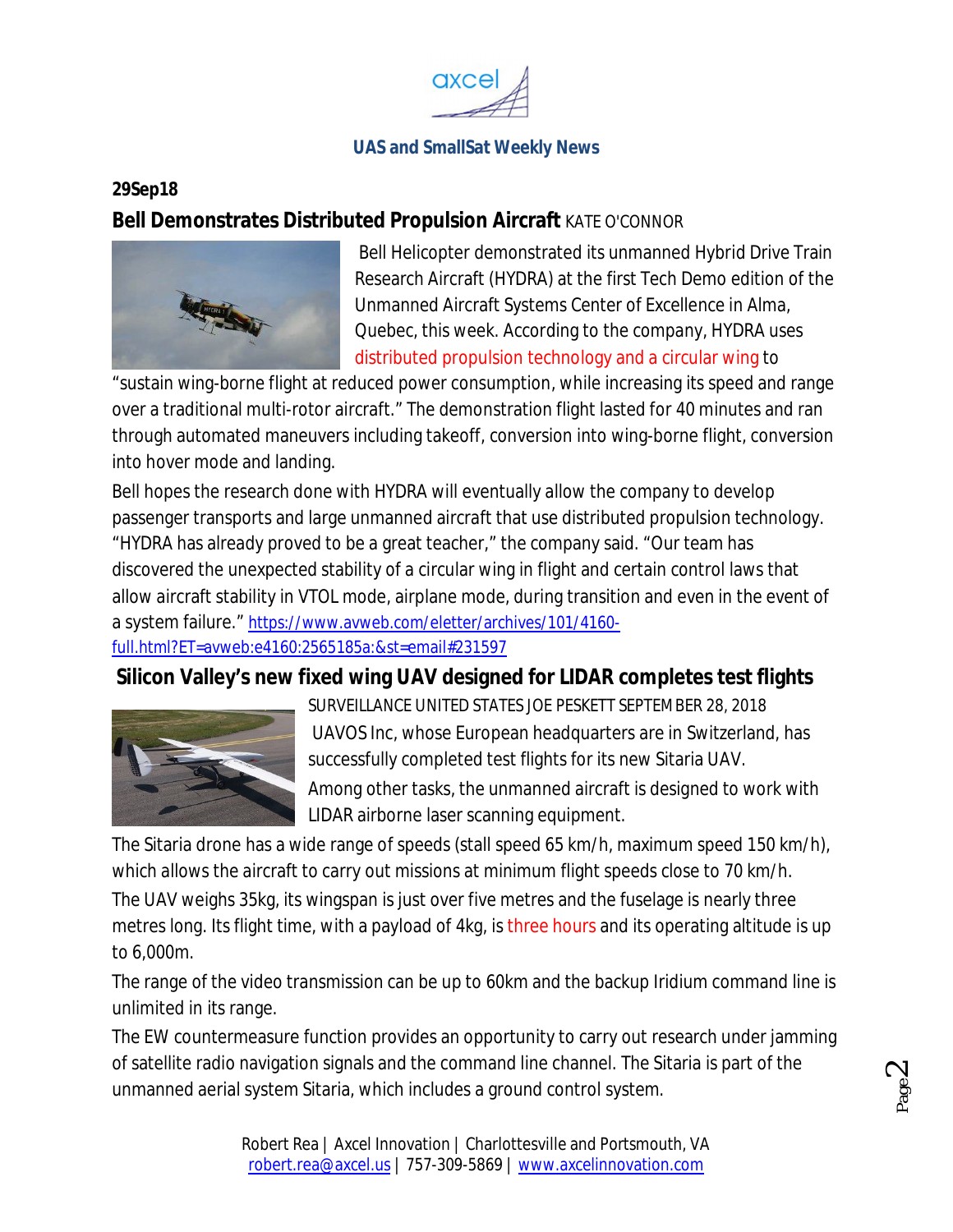

http://www.commercialdroneprofessional.com/silicon-valleys-new-fixed-wing-uav-designed-for-lidarcompletes-test-flights/?utm\_source=Email+Campaign&utm\_medium=email&utm\_campaign=45819- 276741-Commercial+Drone+Professional+DNA+-+2018-09-28

**Kingston University exploring 5G tech to give UK farmers eye in the sky as part of £2m Government project** AGRICULTURE HEADLINE NEWS INVESTMENT NEWS POLITICS RESEARCH UK ALEX DOUGLAS SEPTEMBER 24, 2018



Kingston University's Robot Vision team will be exploring how drones could harness 5G technology to carry out real time video monitoring and surveillance on farms. A total of £25m has been awarded to six 5G projects across the UK as part of the government's digital strategy.

Professor Remagnino, working on the project at Kingston University, said: "There would be a number of benefits to employing intelligent drones for this work, particularly on large-scale farms. Normally when you're talking about 5G you think about its use in video streaming to portable devices such as phones and tablets, but there are so many other possible applications."

Currently, flying a drone over farmland for several hours at a time would require huge amounts of processing power to be on board. However, as a way to find a solution to that, the Kingston University team will be looking at how 5G could be used to provide consistent, high-speed connectivity, allowing drones to carry out monitoring for prolonged periods. http://www.commercialdroneprofessional.com/kingston-university-exploring-5g-tech-to-give-ukfarmers-eye-in-the-sky-as-part-of-2m-government-

project/?utm\_source=Email+Campaign&utm\_medium=email&utm\_campaign=45819-276752- Commercial+Drone+Professional+DNA+-+2018-09-29

# **Piloting a Drone With Eye-Tracking Glasses** Malek Murison September 26, 2018



The prospect of wall to wall autonomy isn't stopping researchers from developing new and intriguing ways for pilots to get behind the controls. A team of researchers from across the United States is working on technology that could allow drone pilots to control their aircraft with their eyes and a pair of gaze-tracking glasses.

> Page ო

The concept is outlined in the paper '*Human Gaze-Driven Spatial Tasking of an Autonomous MAV'*, written by Liangzhe Yuan, Christopher Reardon, Garrett Warnell, and Giuseppe Loianno, from the University of Pennsylvania, U.S. Army Research Laboratory, and New York University.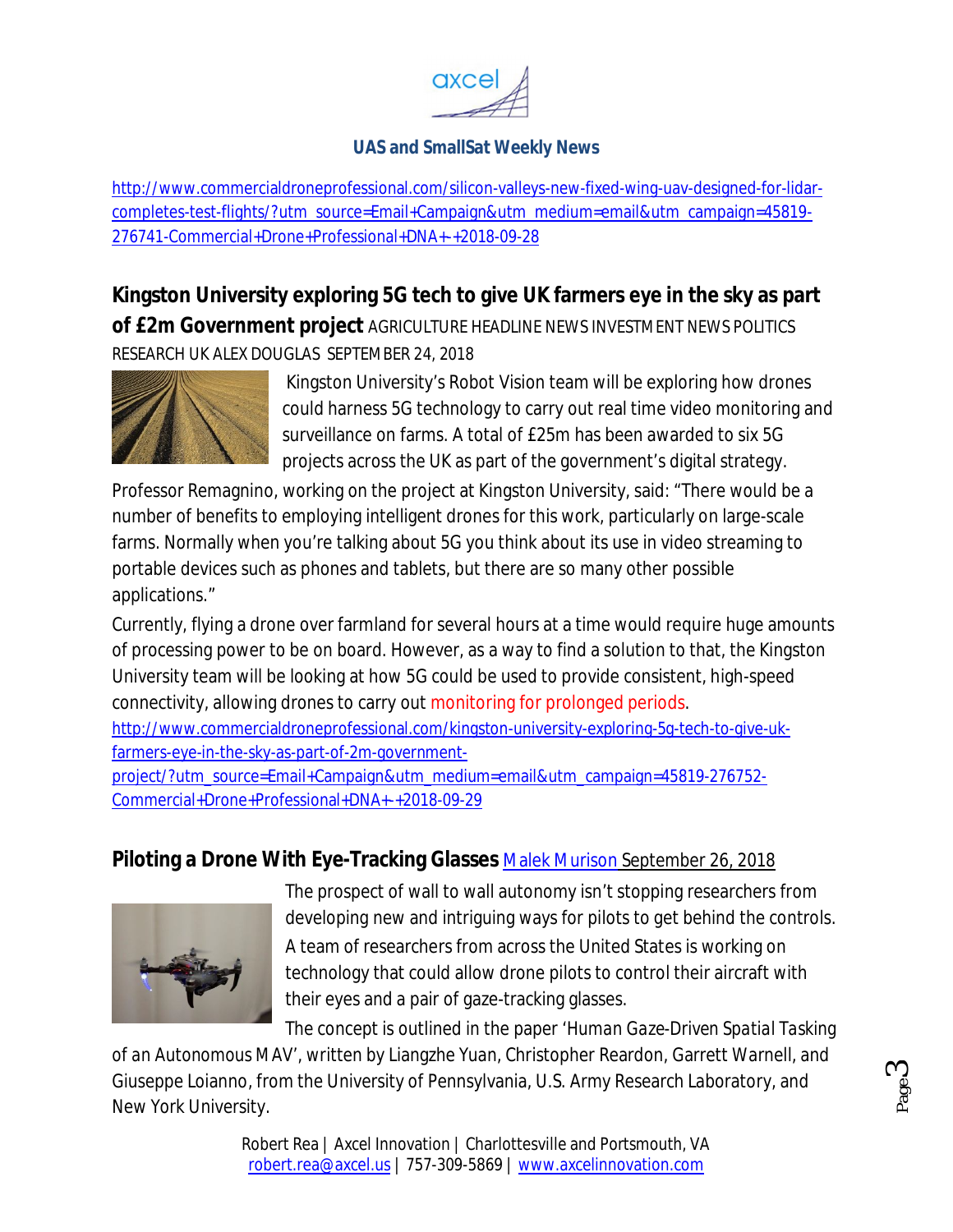

This new system is something of a feat: it's able to understand both the location and orientation of the drone and its pilot. And it does so without needing an external motioncapture system or GPS.

This is all achieved with some readily available hardware: Tobii Pro's Glasses 2are used to track the eye movements of the pilot.

The glasses are plugged into an NVIDIA Jetson TX2 CPU and GPU. A deep neural network takes the incoming images from the glasses, crunches the numbers and is able to calculate how far away the drone is based on its perceived size.

From there it's just a case of gazing at your chosen location. The glasses will translate that data into a vector for the drone. https://dronelife.com/2018/09/26/drone-eye-tracking-pilot/

# **The Challenges to Unmanned Traffic Management and Drone Integration** Miriam



McNabb September 24, 2018

This month's edition of Air Traffic Management magazine featured an article written by ANRA Technologies' Amit Ganjoo. The article details the concepts – and

challenges – of Unmanned Traffic Management (UTM) systems. UTM is a critical part of drone integration and greater adoption of commercial drones. The entire article (read on ATM Magazine Website or download

the PDF version here) is a must-read for operators who want to understand the pieces of a working UTM system and what that might mean to them. Some of the key challenges that the UTM community faces are due simply to the fact that UTM hasn't been done before. The community needs to establish definitions that are technology agnostic, figure out which existing technologies are applicable and appropriate, and understand how other efforts – like Remote ID and Tracking – fit in with the whole. They need to make sure that any approach is flexible and agile enough to change with a rapidly growing industry. And they need to ensure that any solution is fair, allowing equitable access to the airspace.

Despite the challenges, UTM is well on its way. "This is all amazing technology and USS' are proving that they can keep multiple aircraft safe while successfully deconflicting and prioritizing even when the unexpected happens. While the acronyms can be cryptic and the technologies complex, this is exciting stuff for commercial operators everywhere," writes Ganjoo. https://dronelife.com/2018/09/24/the-challenges-to-unmanned-traffic-management-and-droneintegration/

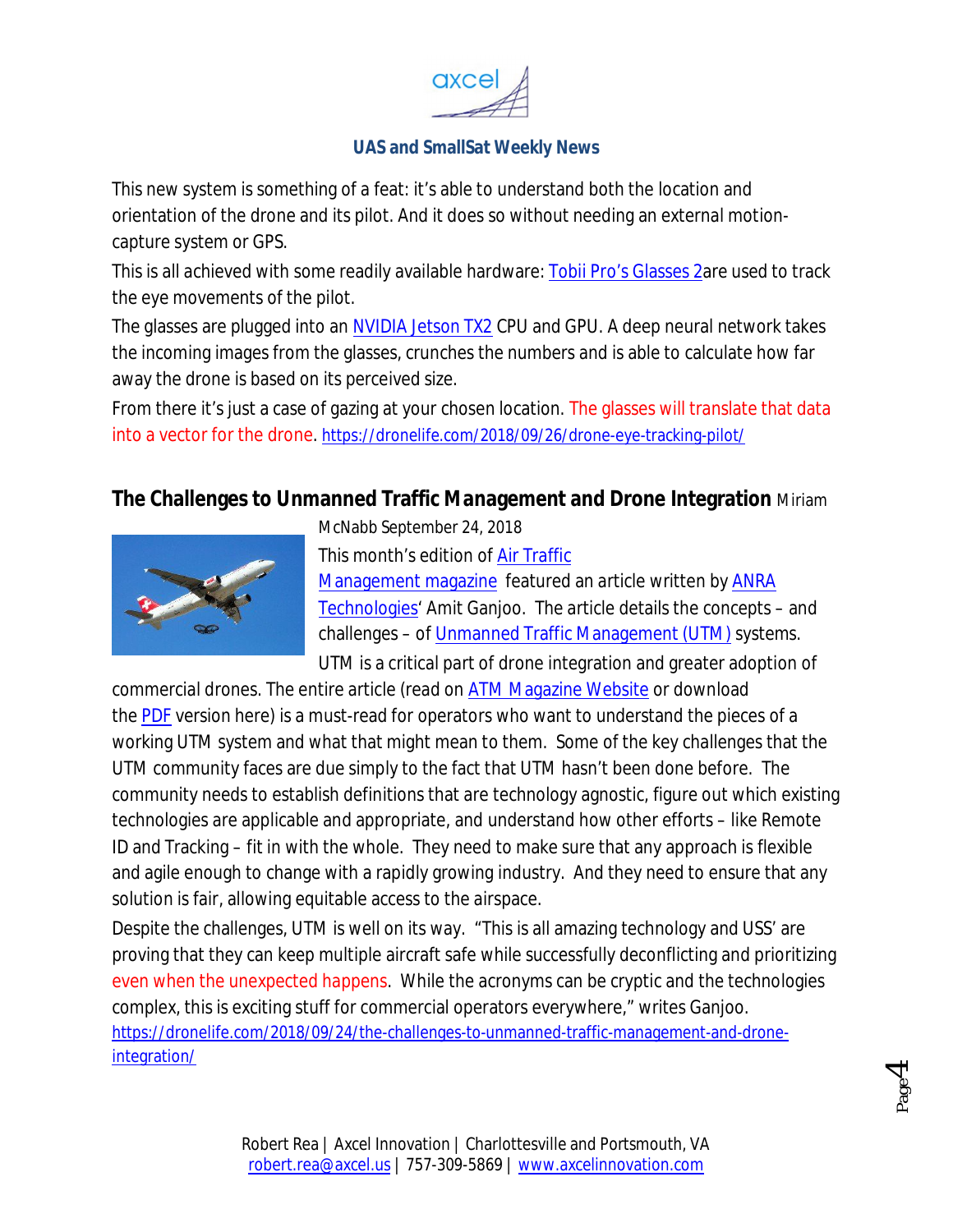

### **Skyward Works to Redefine UTM as 'Universal Traffic Management'** Jeremiah



Karpowicz September 26, 2018

A reliable UTM system will not only be able to open up opportunities for commercial operators related to operating beyond visual line of sight and flying over people but will also completely change the paradigm around urban air mobility logistics. Understanding the opportunities as well as the challenges that are

associated with enabling this kind of system was the primary focus of a recent hearing of the House of Representatives Subcommittee on Aviation. Mariah Scott, President at Skyward, A Verizon company, was one of the five people who testified in front of the committee. Her explanation around why UTM should be thought of as a system of systems, which will see the term come to mean "Universal Traffic Management", was especially prescient. She explained this transition would facilitate an environment that enables safe sharing of the airspace for aircraft that range from commercial airliners to package delivery drones to aerial taxis, The importance of this transition for the industry as a whole when it comes to remote identification, flying beyond line of sight and remote networked fleet deployments is something you can see for yourself when watching Mariah's testimony or reading through her written testimony. https://www.expouav.com/news/latest/skyward-works-to-redefine-utm-as-universaltraffic-management/

#### **1Oct18**

**Using Drones to Tell the Story of Climate Change** Jake Lucas Sept. 30, 2018 *New York* 

*Times*



Flying a drone over the Orkney Islands, an archipelago off the north coast of Scotland, the New York Times photographer Josh Haner was often working around the weather.

Like on the day he and Jim Dwyer, the Times reporter accompanying him,

hiked along a bluff to the Broch of Borwick ruins to get a shot of the round, Iron Age stone structure. "Jim and I watched it and sort of gave each other a high five," Mr. Haner said. "We knew when we saw this footage that it captured the essence of what we were seeing on these islands."

The footage from the Broch of Borwick leads an article by Mr. Dwyer and Mr. Haner about how climate change is threatening Orkney's pieces of history and about the people working to save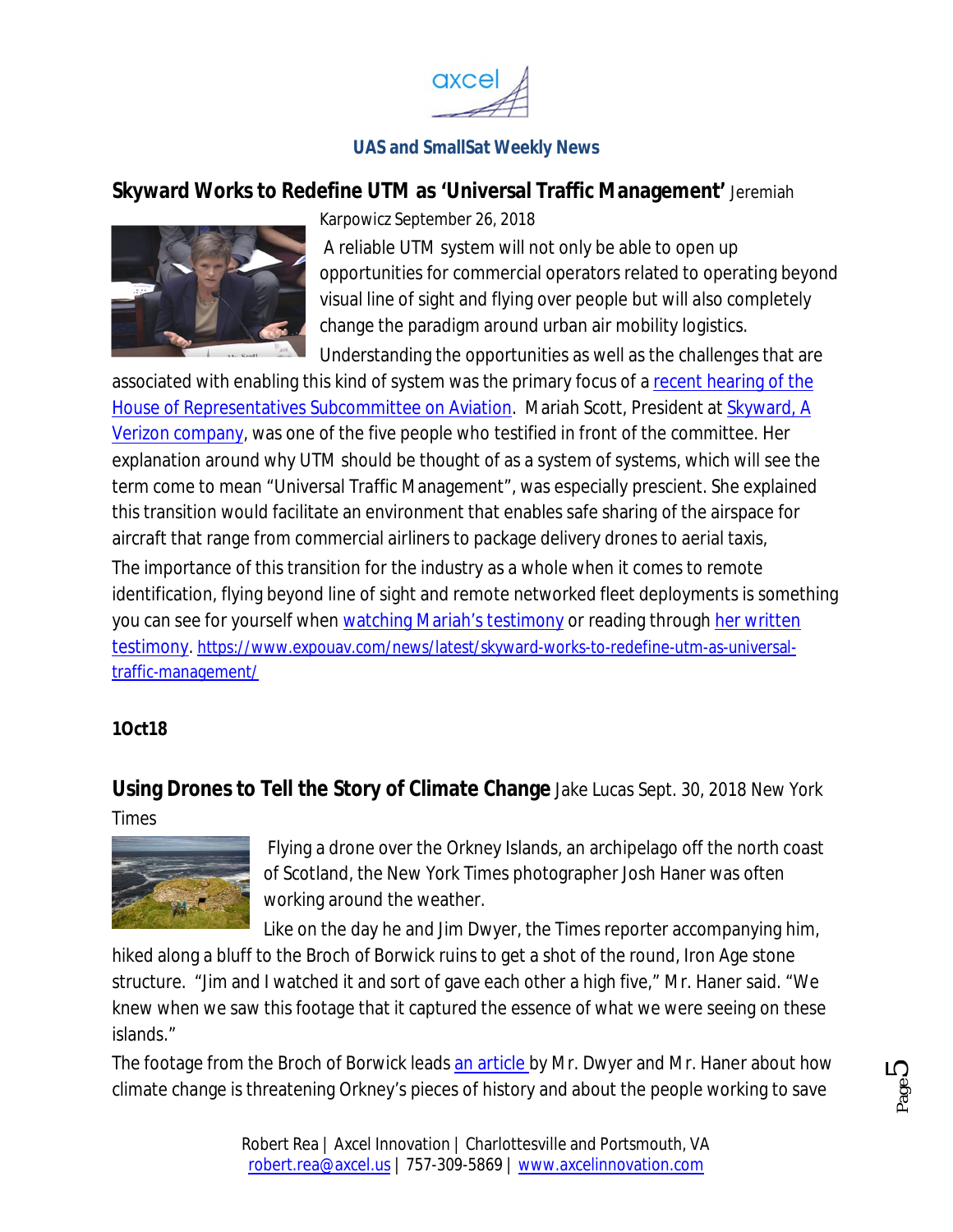

them. The story is one in a series on the threat climate change poses to some of the world's most precious cultural sites. As many as half of the more than 3,000 archaeological sites across Orkney's roughly 70 islands are at risk from rising seas and heavier, more frequent rain. https://www.nytimes.com/2018/09/30/insider/drones-orkney-islands.html

# **ParaZero and Botlink Prove the Case for Flight Over People – This Weekend's Victory Started with the Tailgating** Miriam McNabbon October 01, 2018

This weekend's big game between North Dakota State University and South Dakota State



University provided a major victory for the drone industry – before the game began.

North Dakota drone services and software provider Botlinkwas granted a waiver to fly a DJI Phantom 4 equipped with drone safety company ParaZero's SafeAir System over the crowds at the

tailgating event prior to the game in the Fargo Dome. The drone flew multiple times over the stadium's parking lots, providing real-time data to law enforcement so that they could better manage traffic and safety at the event. The footage was also shown during the game, giving fans a new perspective on the pre-game party. NDDOT had an information booth set up in the



venue's "vendor alley" for ticket holders to see the drones and ask questions of the operators.

The event was a major win for all participants: law enforcement, the UAS Integration Pilot Program, the NDDOT, and the drone industry – who got to prove the safety and value of drones in a fun and accessible way.

The day was the culmination of months of test flights and communications with the FAA, as ParaZero and Botlink provided detailed data on safety statistics and performed test after test in a variety of conditions. https://dronelife.com/2018/10/01/parazero-and-botlink-prove-thecase-for-flight-over-people-this-weekends-victory-started-with-the-tailgating/

# **Drones for good: Mud-spraying UAVs help quickly construct emergency shelters**

September 28, 2018 Feilidh Dwyer



A French architect has showcased an experimental project in which drones spray layers of a mud mixture onto prefabricated frames, rapidly resulting in habitable structures suitable for emergency housing.

The base structure of the house is a geodesic dome, a

Robert Rea | Axcel Innovation | Charlottesville and Portsmouth, VA robert.rea@axcel.us | 757-309-5869 | www.axcelinnovation.com

Page  $\bm{\circ}$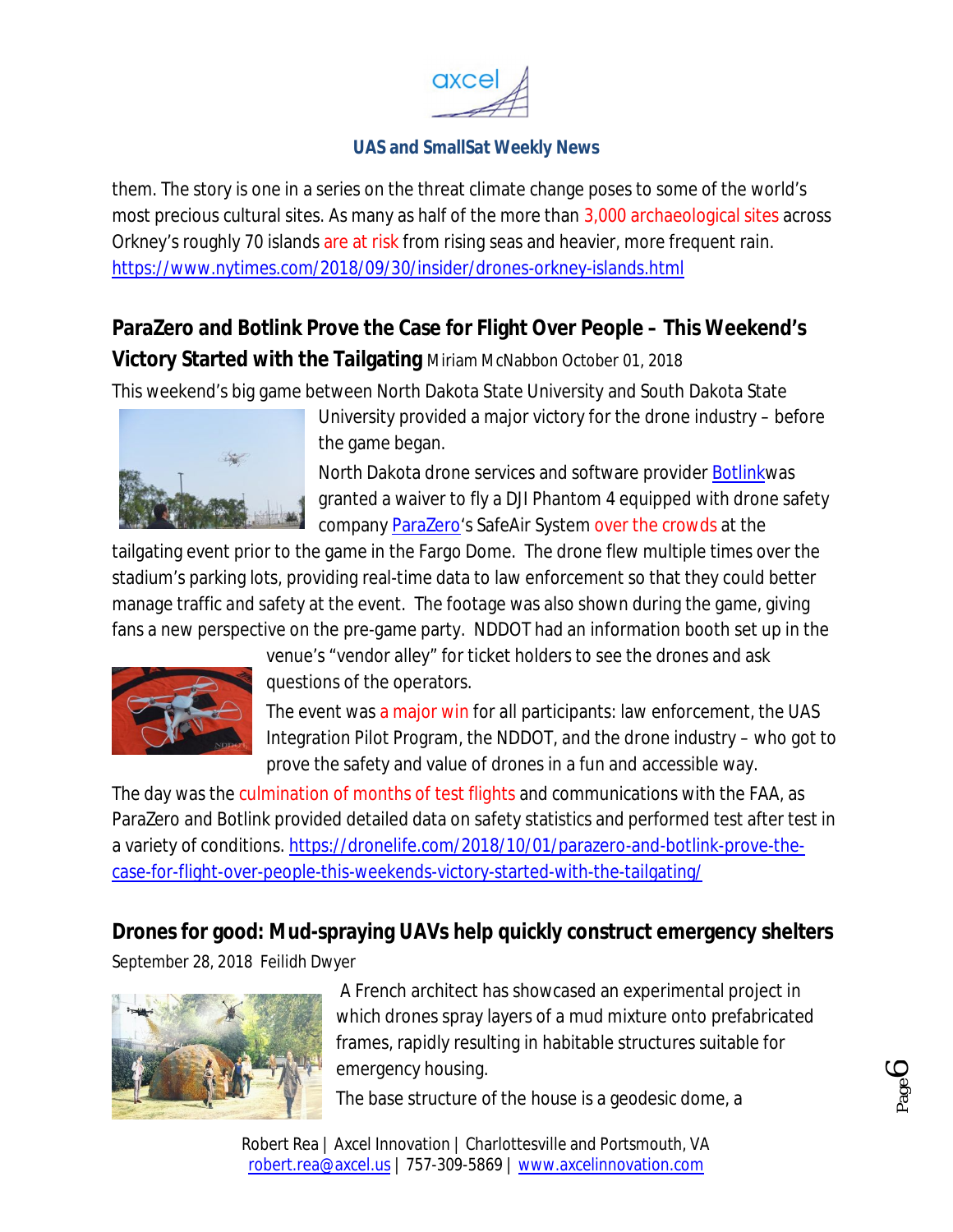

light framework arranged as a set of polygons. Once the wooden frame is assembled, it is covered in small burlap sacks filled with sand which form the base on top of which the tethered drone sprays its clay mixture.

Each drone follows a programmed pattern to spray the wet mud on the frame, and as mud quickly dries, it creates a hard shell and protective coating. The design was inspired by the wattle and daub technique of construction which has been in use for some 6,000 years.



This style of housing is ideal for

use in places like disaster zones or refugee camps. Once constructed, they are warm and resistant to the elements. https://www.wetalkuav.com/mud-spraying-drones-rapidly-build-shelter/

# **Are drones a solution to India's long-haul delivery woes?** September 30, 2018 Feilidh

Dwyer



India's high temperatures, heavy traffic and poor quality roads mean that most trucks cannot carry goods greater than 150 miles. Two Bulgarian brothers, Svilen and Konstantin Rangelov, may have the answer. This year, their company Dronamics finished a prototype of the

first aircraft produced in Bulgaria in 70 years, the Black Swan. It is a fixed-wing drone, capable of carrying loads of up to 800 pounds at distances of up to 1,550 miles.

It is designed to carry gear that would normally be in small delivery vans like computer components or medical supplies that may need to get somewhere quickly and can't sit in traffic for long periods of time.

The aircraft needs only a small runway to take off, uses a single propeller and is powered by a petrol engine. The Rangelov brothers are targeting developing countries and went with an engine that locals would know how to repair anywhere in the world.

It took the brothers four years to bring their product to market, and they plan to roll it out for trials in various countries in late 2019 for full operation in 2020. https://www.wetalkuav.com/india-delivery-drones/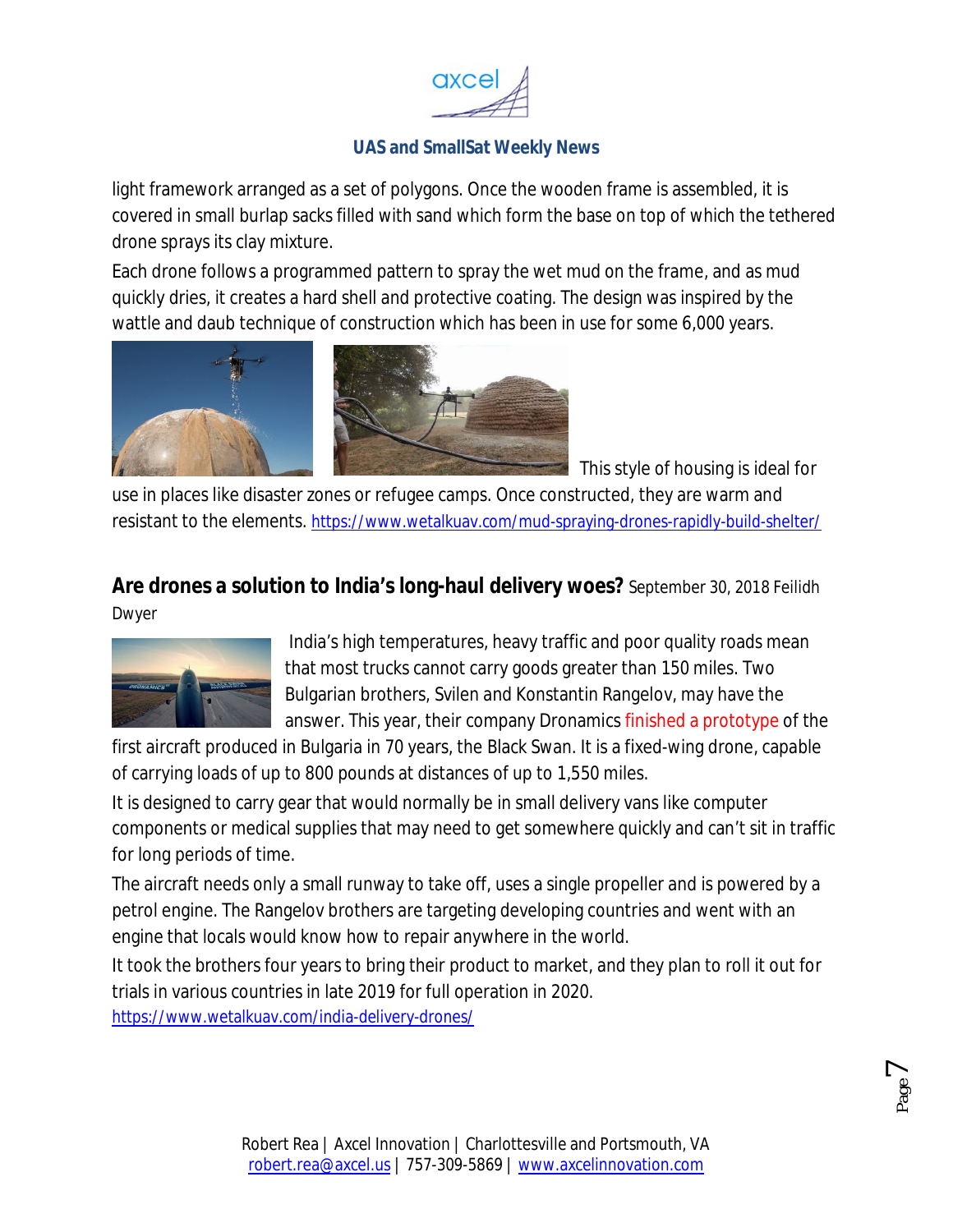

#### **2Oct18**

**A new study on the effectiveness of drones in finding lost individuals demonstrates drones can be an excellent tool, but a drone alone is no guarantee of a successful outcome.** October 1, 2018 By Steve Rhode



DJI, the European Emergency Number Association, and Black Channel put drones to the test in a series of simulated searchand-rescue scenarios in Europe, and found that while drones can find subjects faster than ground teams, protocols and procedures need to be developed to make the most of the aerial perspective.

The study on the effectiveness of drones in search-and-rescue operations involved a series of simulated scenarios in Ireland and Wales, with drone-equipped teams searching for simulated victims alongside ground-only teams. They found that while drones could find victims about three minutes faster, the overall success rates were similar. The study was presented at a recent conference **and posted online**.

I can see a time in the future when we will be able to launch a small swarm of autonomous drones to cover a geofenced area and fly to locate likely missing person targets. Until that day comes, the use of drones to successfully find a missing person is often more luck than skill. https://www.aopa.org/news-and-media/all-news/2018/october/01/drone-study-reveals-potential-andlimits?utm\_source=drone&utm\_medium=email&utm\_campaign=181002drone

#### **First-ever recorded drone-hot air balloon collision prompts safety conversation**

JULIA TELLMAN Teton Valley News Sep 28, 2018



On the morning of Aug. 10, Margaret Breffeilh, owner of Elevated Ballooning, was flying a hot air balloon with two passengers near the Teton County Fairgrounds in Driggs. At the same time, a man on the ground worked the controls of a drone he wasn't familiar with.

He was an inexperienced operator flying a drone within 5 miles of the Driggs-Reed Memorial Airport without contacting air control, which in itself is illegal. Software in his drone warned him of the proximity of the airport but he overrode the warning and sent the device skyward.

Then he made his second mistake: He lost sight of the nearby balloon on his monitor and didn't realize that he was driving the drone repeatedly into the fabric of the balloon, shearing off its

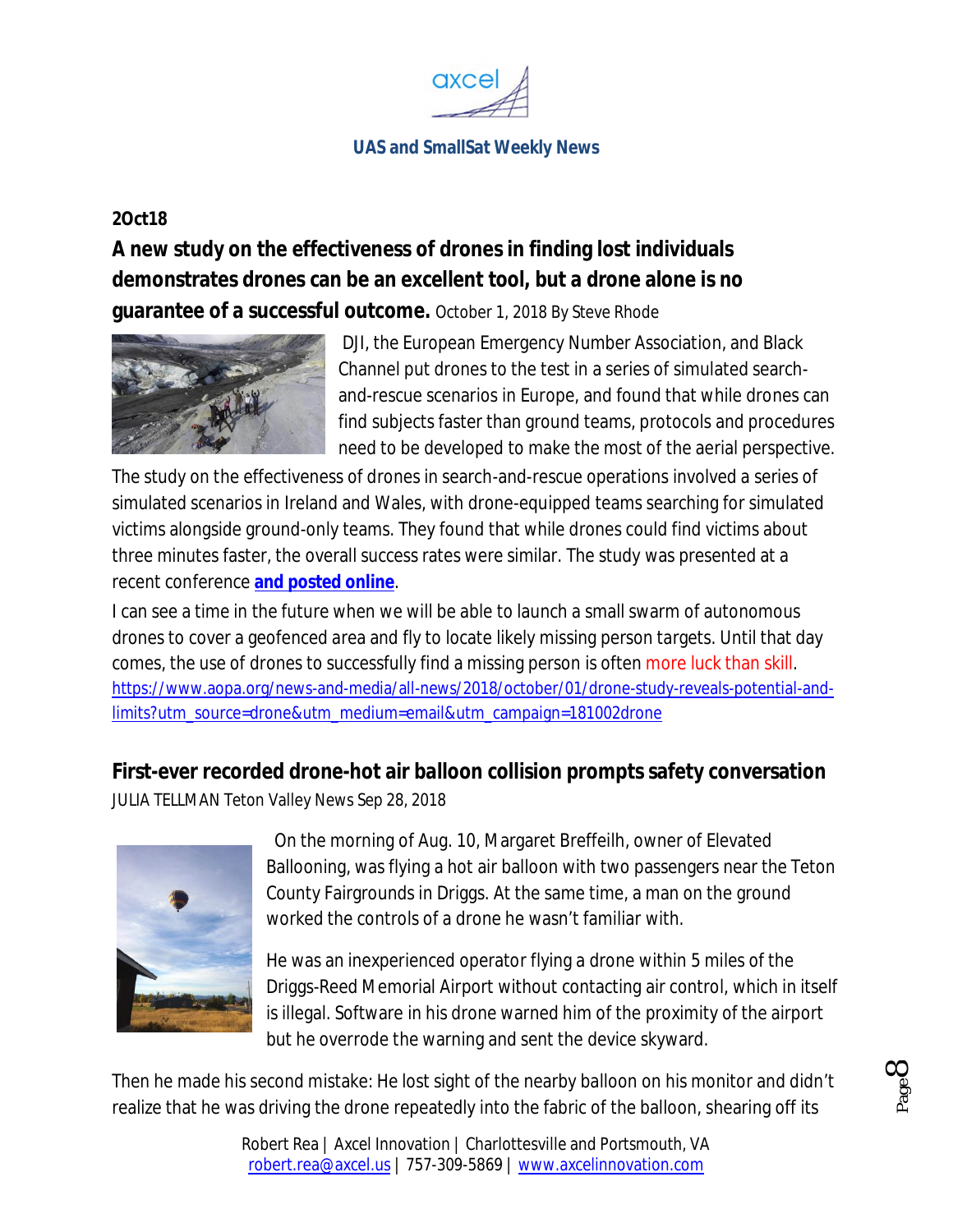

propellers until it dropped and became entangled in the balloon's load lines. Destroyed, the drone then fell to the ground.

Fortunately, the drone didn't damage the balloon. Her passengers stayed calm and after they'd safely landed, they helped her find the drone operator. He was a nice guy, she said, and very contrite. "This case was lucky but there were so many factors that could have made it worse," she added. "People need to realize that this is a big deal."

https://www.postregister.com/news/local/first-ever-recorded-drone-hot-air-balloon-collision-promptssafety/article\_7cc41c24-6025-5aa6-b6dd-6d1ea5e85961.html

# **Orbital UAV Opens Operational Facility in USA** 28 Sep 2018 Author: Mike Rees

Orbital Corporation Ltd has announced the official opening of its purpose-built operational



facility in Hood River, Oregon, USA. This milestone marks the next step in the company's UAV focused strategy, providing a base in the heart of the growing U.S. tactical UAV market.

The U.S. site offers a second facility from which Orbital UAV will focus on the development, build and overhaul of UAV propulsion

systems, extending the company's existing global supply and service capabilities.

"The delivery of the Hood River facility has been a strategic imperative for the growth of our business," said Todd Alder, CEO and Managing Director of Orbital UAV. "Not only will it provide Orbital UAV with an operational base that will better support our key North American customers from a logistical perspective, it also provides the additional capacity to meet increased engine volumes and service demands. The state of the art production environment replicates the technology and engineering expertise of our established facility in Perth, Western Australia." https://www.unmannedsystemstechnology.com/2018/09/orbital-uav-opens-operationalfacility-in-usa/?utm\_source=Unmanned+Systems+Technology+Newsletter&utm\_campaign=e59a84f0cceBrief\_2018\_Oct\_01&utm\_medium=email&utm\_term=0\_6fc3c01e8d-e59a84f0cc-119747501

# **Topcon Releases Software to Manage Large UAV Inspection Datasets** 01 Oct 2018

Mike Rees



Topcon Positioning Group has announced the release of new software designed to facilitate data processing workflow for UAV infrastructure inspection — MAGNET Inspect. The software

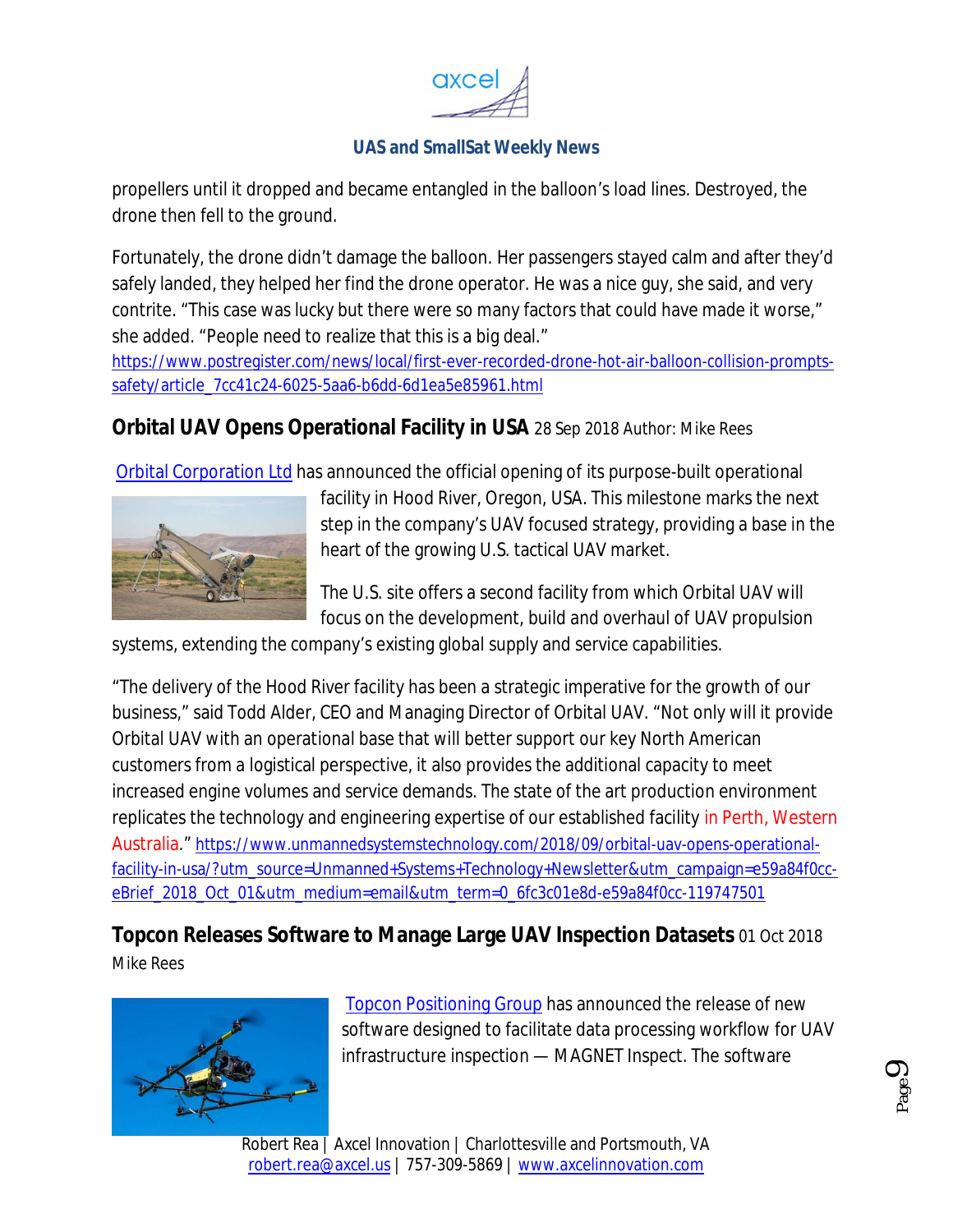

efficiently manages large UAV data sets to create inspection reports.

"MAGNET Inspect will work with models from virtually any UAV. The software enables operators to efficiently navigate, annotate and create reports with inspection photos," said David Ahl, director of software product management." MAGNET Inspect is designed to allow operators to visually navigate UAV photos — aligning 3D reality meshes with raw georeferenced images in one location and filtering them based on selected criteria including field of view.

"Images from the inspection can be flagged to indicate whether there are structural issues and annotated with built-in free-hand graphical tools. Data reports can then be created to include a preview image and link to high resolution annotated images," said Ahl.

https://www.unmannedsystemstechnology.com/2018/10/new-software-manages-large-uavinfrastructure-inspection-

datasets/?utm\_source=Unmanned+Systems+Technology+Newsletter&utm\_campaign=e59a84f0cceBrief\_2018\_Oct\_01&utm\_medium=email&utm\_term=0\_6fc3c01e8d-e59a84f0cc-119747501

# **French Authorities Choose Elistair's Orion Tethered Drone For Security At Ryder**

**Cup 2018** October 2, 2018 News



A tethered drone built by Elistair was used by the French authorities to ensure continuous aerial surveillance of one of the biggest international sports competitions, The Ryder Cup 2018 held in Paris from September 25 to September 30.

Every two years, the Ryder Cup gathers 24 of the world's top golfers from the United States and Europe. The competition is internationally renowned for its exciting level of Golf, as well as for its large media impact with over one billion television spectators in 200 countries. This year, the 42nd edition held in Paris at Le Golf National next to Versailles, delighted 300,000 live spectators over six days with extraordinary performances, incredible players and prestigious attendees.

Tasked with securing 193 hectares, 50 000 visitors per day, international personalities such as John McEnroe, Samuel L. Jackson, Michael Phelps and Tiger Woods to mention just a few; the French authorities in charge of coordinating the security arrangements drew on a range of resources with 800 police officers, security forces, firemen, police dog teams and anti-drone technology deployed.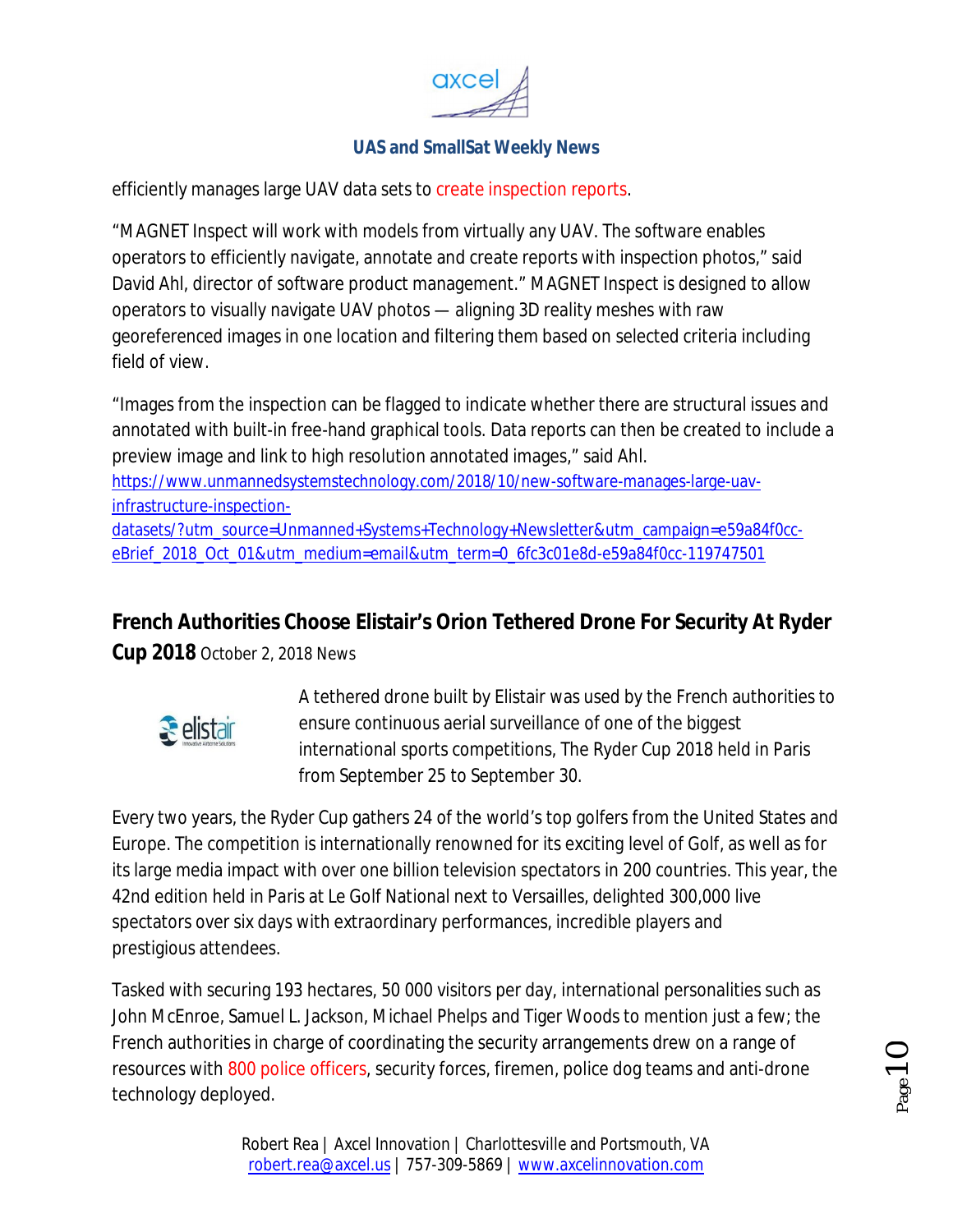

From Thursday to Sunday, Elistair's Orion flew continuously during daylight hours, 8 to 11 hours per day, watching over the 300 000 attendees of the Ryder Cup. The Orion was tethered to the ground which ensured continuous power supply, secure communications and physical safety of the drone. The live imagery from its day/night camera was broadcasted to the main control room, providing situational awareness to commanders for quick decision making. The control room had on-demand access to aerial views of the entrance, greens, stands and the perimeter. This allowed the security forces to prevent intrusions, detect incidents as well as monitor crowd movements. http://uasweekly.com/2018/10/02/french-authorities-choose-elistairs-orion-tethereddrone-for-security-at-ryder-cup-

2018/?utm\_source=newsletter&utm\_medium=email&utm\_campaign=uasweekly\_newsletter\_2018\_10\_ 02&utm\_term=2018-10-02

# **Exyn Technologies Partners with University of Pennsylvania for DARPA Subterranean Challenge** October 2, 2018 News



Exyn Technologies (Exyn) announced today that they have partnered with the University of Pennsylvania to compete in the DARPA Subterranean (SubT) challenge.

Team PLUTO, which is short for the Pennsylvania Laboratory for Underground Tunnel Operations, is one of nine teams exclusively

selected and funded by the Defense Advanced Research Projects Agency to develop novel robotic systems to explore underground tunnels, which includes mines, natural caves, and urban sub stations as part of the challenge.

The challenge is composed of a \$2M "Systems Track" competition that will focus on the development and demonstration of physical technologies in real-world settings and a \$750K "Virtual Track" competition that will seek physics-based environments and simulation models.

Exyn has developed groundbreaking autonomous solutions for aerial robots (or drones) that can be used to complete complex missions including autonomous exploration. Exyn's full-stack software solution, exynAI<sup>™</sup>, is a flexible and modular system that enables mission-level control and fully autonomous flight in GPS-denied environments. http://uasweekly.com/2018/10/02/exyntechnologies-partners-with-university-of-pennsylvania-for-darpa-subterraneanchallenge/?utm\_source=newsletter&utm\_medium=email&utm\_campaign=uasweekly\_newsletter\_2018 \_10\_02&utm\_term=2018-10-02

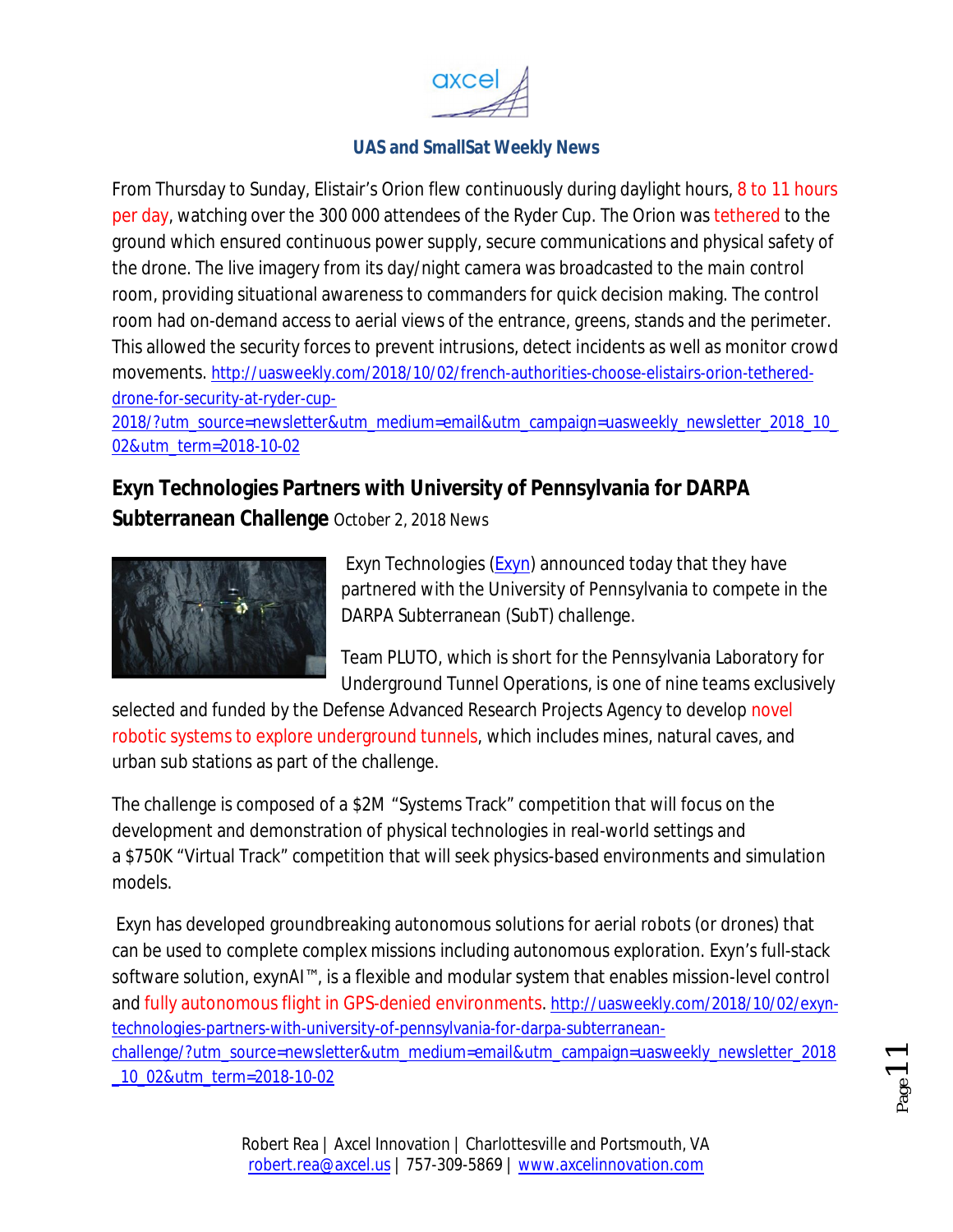

**FAA to get tough on rogue drone pilots** LEGISLATION NEWS POLITICS REGULATION ALEX DOUGLAS on OCTOBER 2, 2018



The FAA made it clear that drones interfering with wildfires, law enforcement efforts, or other first responders, such as medical flights, will now face more serious civil penalties.

The authority made the announcement in a statement last week and went on to say how it would be just as strict with

first time offenders too.

In July 2016, Congress authorized the FAA to impose a civil penalty of up to \$20,000 for anyone who operates a drone and deliberately or recklessly interferes. Under FAA guidance, inspectors generally use non-enforcement methods; however, given the potential for direct and immediate interference with potentially life-saving operations, offenders will now be immediately considered for enforcement actions including revocation or suspension of a pilot certificate in addition to the \$20,000 civil penalty per violation. http://www.commercialdroneprofessional.com/faa-to-get-tough-on-rogue-dronepilots/?utm\_source=Email+Campaign&utm\_medium=email&utm\_campaign=45819-277192- Commercial+Drone+Professional+DNA+-+2018-10-02

#### **3Oct18**

#### **FAA Seeks Comments on Fire-Starting Drone** DEE ANN DIVIS OCTOBER 2, 2018 AIR, FAA

Aviation regulators are asking for public comment on an exemption for a drone that would, while in flight, release ping pong-ball sized chemical spheres designed to burst into flame upon impact.



Silver Wings Drone Services of Metairie, Louisiana, wants to use such a drone to help limit the impact of wildfires and protect habitat by supporting planned, controlled burns to clear out underbrush.

The firm plans to use a DJI Matrice 600 Variant fitted with an IGNIS Fire

System, according to its waiver request. Upon command, the spheres will be injected with glycol, starting a chemical reaction that will generate flames after being dropped and upon landing on the ground.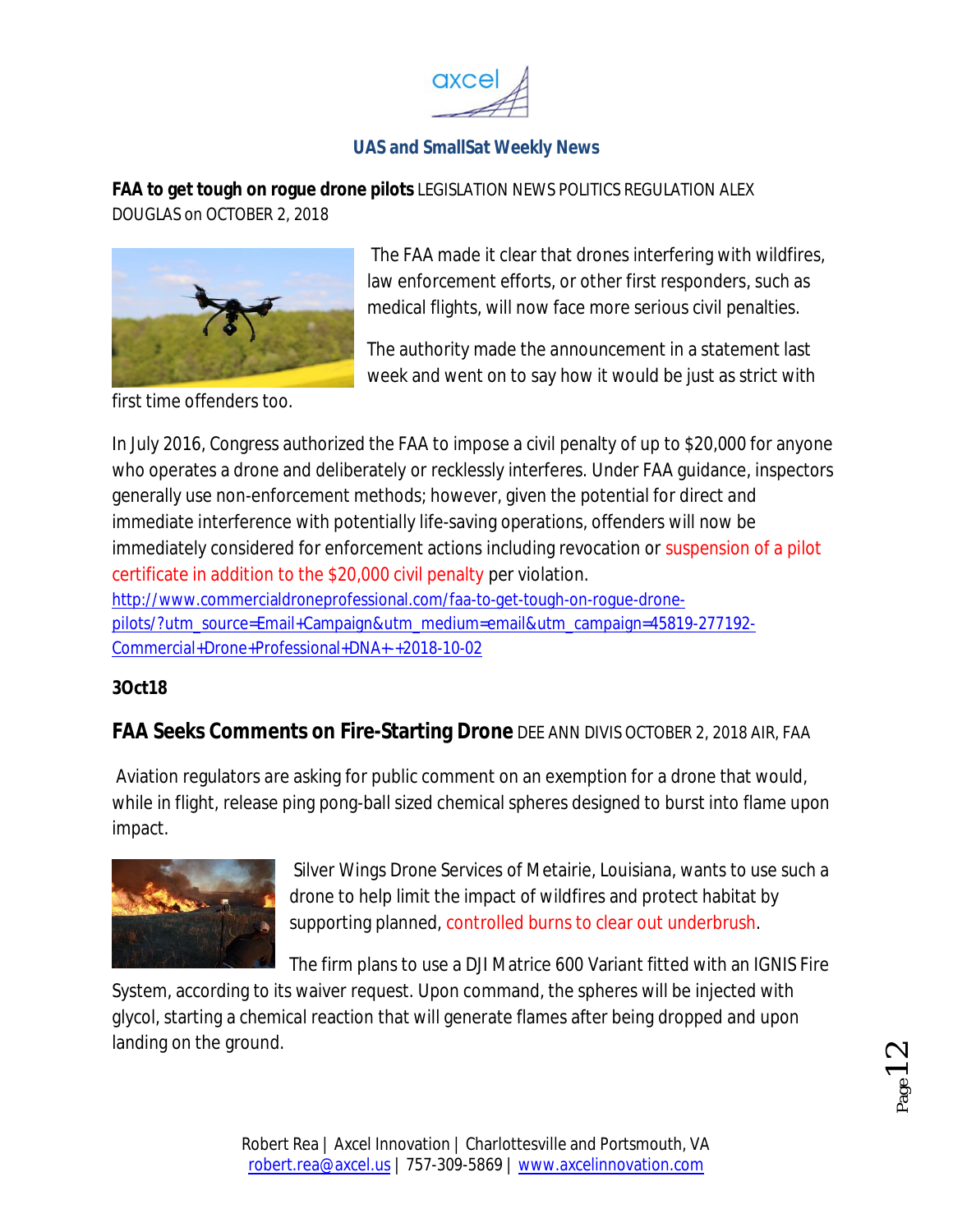

This type of drone application has been under study at the Nebraska Intelligent MoBile Unmanned Systems Lab at the University of Nebraska-Lincoln. Nebraska officials are particularly interested in using controlled fires to fight woody shrubs and an invasive tree species called the Eastern Red Cedar which are destroying grasslands in the Great Plains. One of the challenges is that current techniques do not create fires hot enough to kill the shrubs.

Supported by grants from the National Science Foundation and Nebraska Games and Parks the NIMBUS team has done testing as well as fire modeling for trajectory and ignition planning and optimization. http://insideunmannedsystems.com/faa-seeks-comments-on-fire-starting-drone/

# **Could UAVs finally help locate missing flight MH370?** October 1, 2018 Feilidh Dwyer

The most recent theory? The plane crashed into thick, high-altitude Cambodian jungle. The



source of this potential discovery? A British photographer scouring the area using Google Map images.

The photographer, Ian Wilson, shared his findings with the Daily Star and the exact location he pegged is 60 miles west of

Cambodia's capital, Pnom Penh. The screenshot of the area does resemble a plane (see below) and would be within the potential area MH370 could have reached.The Google Map screenshot may also, however, just be a jet caught during its flight. Whether or not this latest hope is just another red herring remains to be seen, but a UK-based computer expert specializing in aviation software has called for drones or helicopter to examine the area.





Yijun Yu, who works as a senior computing lecturer says that the cost of sending drones to investigate the site would be relatively low. Compared to helicopters, drones could also hover low to the ground and either confirm or eliminate the possibility that the plane is lying there. No immediate plan have been made by Cambodia authorities to do this. https://www.wetalkuav.com/missing-flight-mh370/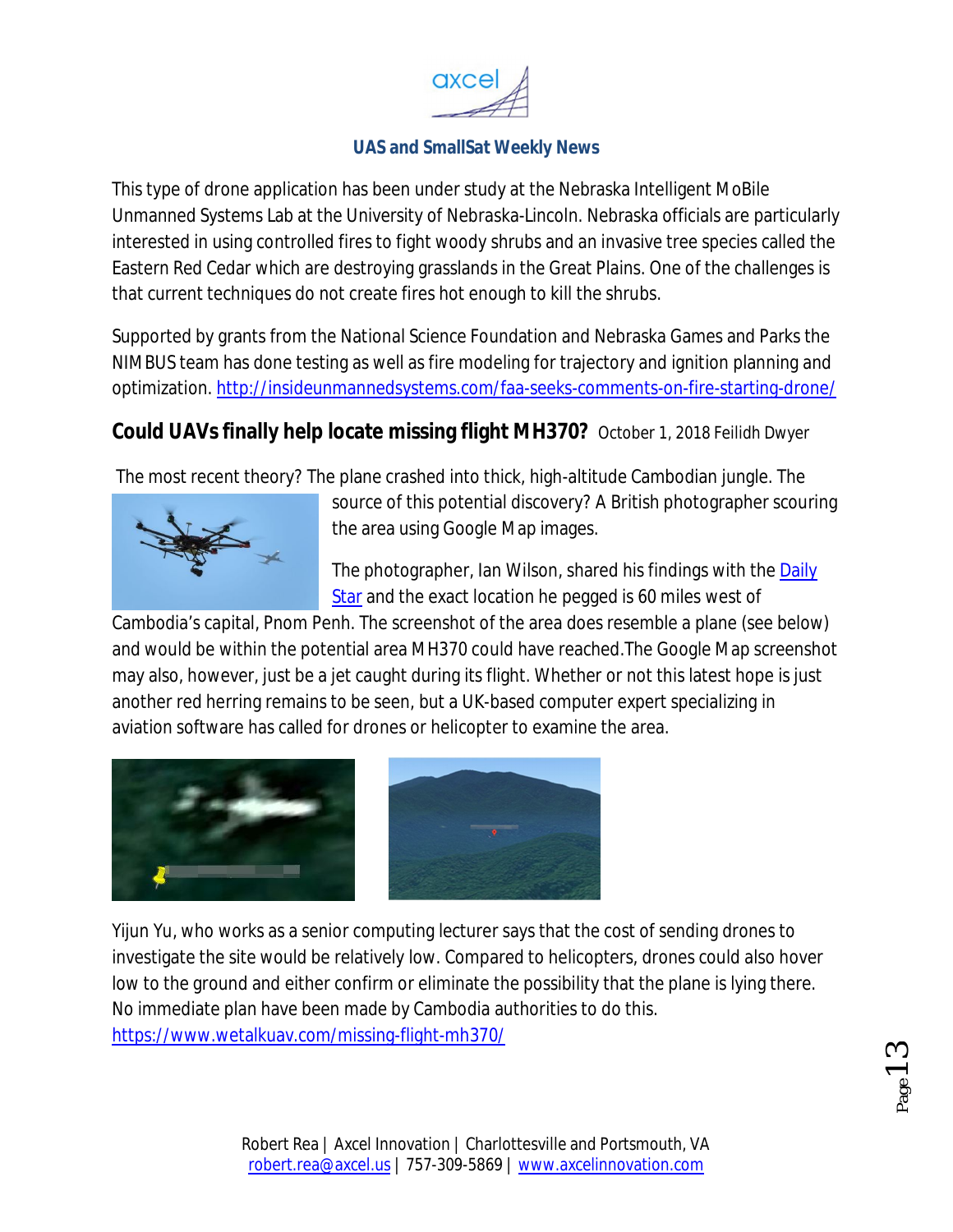

**Fortem launches portable 360 degree drone detection capability device** September

25, 2018Philip Butterworth-HayesCounter-UAS systems and policies



Fortem Technologies has announced the launch of Fortem Portable SkyDome, a counter-UAS technology that establishes a 360-degree view of a designated airspace and enables Fortem's autonomous DroneHunter, to investigate specific areas and provide ground and airspace security with the ability to mitigate drone intrusions safely.

According to the company, key benefits of Portable SkyDome are

- The system can be set up and torn down quickly at an event or venue and requires no radar or sensor expertise
- Boundaries and zones can be created to send automated alerts, texts and emails when intruders enter a zone
- Rules can be applied to automatically launch a DroneHunter for additional observation, surveillance, pursuit and capture
- When a careless or clueless drone is identified by Portable SkyDome then DroneHunter can be activated to pursue and capture it and tow it away from populated and sensitive areas for safe disposal, regardless of their navigation capabilities
- The stand-alone system can be installed and taken down in a few minutes

https://www.unmannedairspace.info/counter-uas-systems-and-policies/fortem-launches-portable-360 degree-drone-detection-capability-device/

**Drones set to deliver popcorn to EE's 'flying cinema'** APPLICATIONDRONES AT WORKHEADLINE NEWSUKby ALEX DOUGLAS on OCTOBER 3, 2018

Drones will soon be used to transport popcorn to cinema goers at EE's new flying cinema.

The experience was first tried out by 20 students from Goodwood Flying School above a former RAF base in the South Downs.



According to the Metro, the screen will now tour UK areas recently added to the firm's 4G network.

After being winched up by crane the screen dangles at 100ft in the air, as film fans sit back and watch a film.

Drones will then be used to fly up and deliver popcorn to the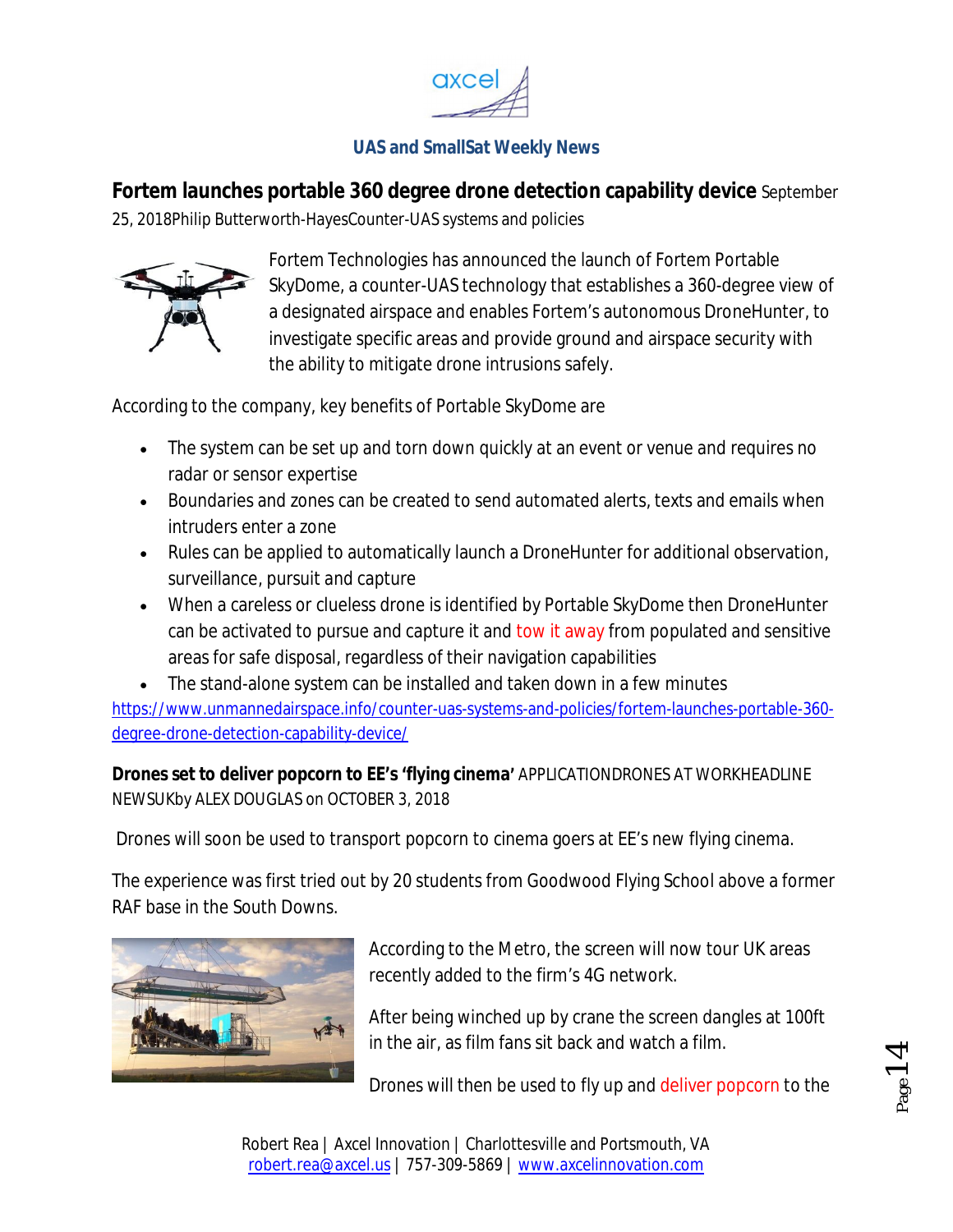

guests. http://www.commercialdroneprofessional.com/video-drones-set-to-deliver-popcornto-ees-flying-

cinema/?utm\_source=Email+Campaign&utm\_medium=email&utm\_campaign=45819-277519- Commercial+Drone+Professional+DNA+-+2018-10-03 October 3, 2018

# **Astro Aerospace Completes Successful Flight Test Of Its "Elroy" eVTOL** News



Astro Aerospace , the company creating autonomous, eVTOL aerial vehicles and drones is excited to share the success of their recent flight testing just North of Toronto.

After being granted a Special Flight Operations Certificate (SFOC), its aerial vehicle, "Elroy" took flight at Toronto

Markham Airport the week of September 17, 2018.

The flight testing culminated on Wednesday September 19, with a 4 minute and 30 second flight, reaching heights of over 60 feet and speeds of over 50 km/h. The avionics and flight control systems were put to task with a multitude of maneuvers, and the vehicle remained exceptionally stable, even under the effects of a couple of unexpected wind gusts. Due to a predefined wind speed limitation on the SFOC, Elroy was grounded for the remainder of the week. "We had a really good week." Phil Croft of Astro stated.

Elroy is Astro's two passenger, Electric Take Off and Landing short haul aerial vehicle that has the ability to travel up to 70km/hr for 25 minutes completely emission free, is ideal for urban commutes, and turns a two hour trip into 20 minutes. It's industry leading Touch Screen Control system, flight control algorithm and avionics software are just a few of the key components that attribute to Elroy's success. http://uasweekly.com/2018/10/03/astro-aerospace-completessuccessful-flight-test-of-its-elroy-

evtol/?utm\_source=newsletter&utm\_medium=email&utm\_campaign=uasweekly\_newsletter\_2018\_10\_ 03&utm\_term=2018-10-03

# **Singapore's HES Unveils Plans for Regional Hydrogen-Electric Passenger Aircraft**

October 3, 2018 News



After 12 years developing hydrogen propulsion systems for small unmanned aircraft, **HES Energy Systems** is today unveiling its

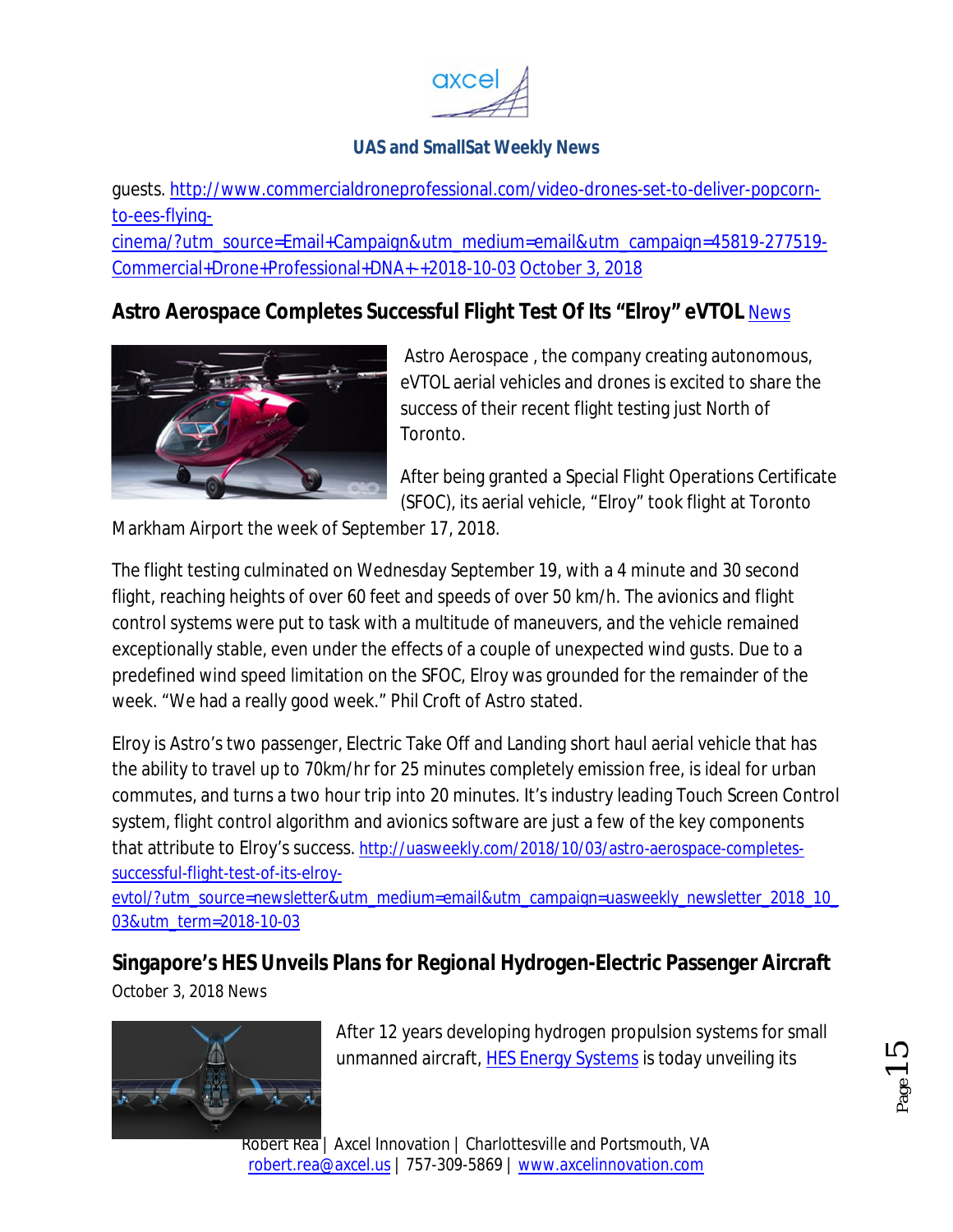

plans for **Element One**, the world's first regional hydrogen-electric passenger aircraft.

Designed as a zero-emissions aircraft, Element One merges hydrogen fuel cell technologies with a distributed electric aircraft propulsion design. The aircraft is designed to fly 4 passengers for 500 km to 5,000 km depending on whether hydrogen is stored in gaseous or liquid form. This performance is several orders of magnitude better than any battery-electric aircraft so far, opening new routes between small-scale airports.

Originally from Singapore, HES has been working with a number of fast-moving start-ups and SMEs in France over the past year and exploring various locations to execute its Element One vision. "It's now possible to break past the endurance limits of battery-electric flight using HES' ultra-light hydrogen energy storage in a distributed propulsion arrangement," says Taras Wankewycz, founder of HES.

Refueling Element One will take no more than 10 minutes using an automated nacelle swap system that applies AGVs and automated warehouse operations such as those used by Amazon and Alibaba. HES is now in discussion with industrial-scale hydrogen producers to explore energy-efficient refueling systems using renewable solar or wind energy produced locally. http://uasweekly.com/2018/10/03/singapores-hes-unveils-plans-for-regional-hydrogen-electricpassenger-

aircraft/?utm\_source=newsletter&utm\_medium=email&utm\_campaign=uasweekly\_newsletter\_2018\_1 0\_03&utm\_term=2018-10-03

#### **4Oct18**

#### **FAA reauthorization would grant agency additional drone authority** TOM



RISE|OCTOBER 3, 2018

The FAA authorization bill that is headed for President Donald Trump's desk is drawing mixed reactions from the drone community because of language that gives the agency the power to set rules that permit federal authorities to "disrupt" or "destroy" any drones deemed a

"credible threat," as the bill puts it.

If Trump signs the bill, "there might be litigation over a number of things, including whether those powers granted to the FAA are valid," said attorney Thaddeus Lightfoot. FAA rules already bar people from flying drones near wildfires, airports or federal buildings, but the new bill takes this a step further by granting authority to the agency and the Justice and Homeland Security departments to choose whether to destroy such a drone. "It gives the executive branch

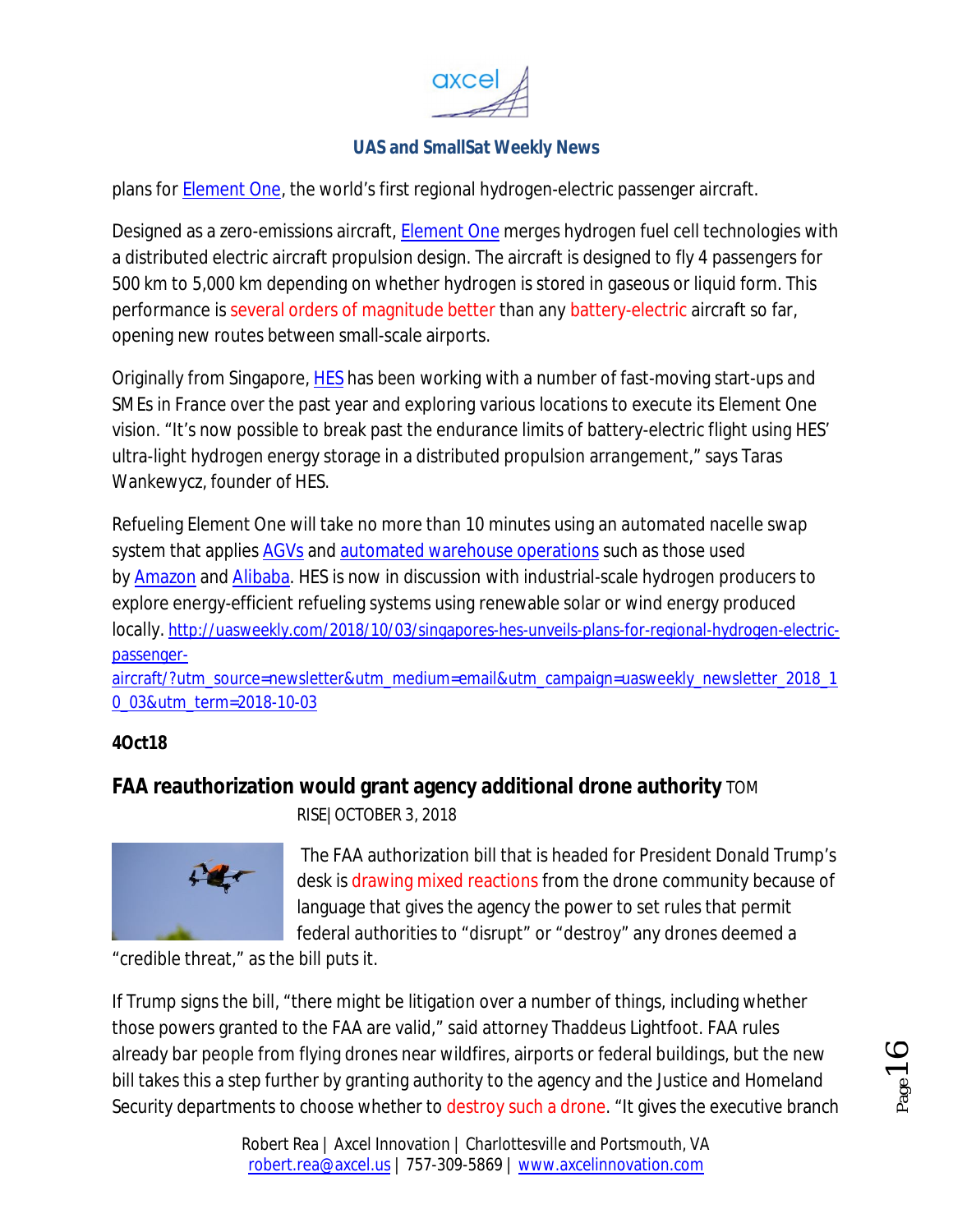

tremendous power in determining when to shoot down a drone, and Congress has provided no criteria,"

Other language in the bill gives the FAA the option to add a requirement for recreational operators to pass a quiz about aviation regulations and submit to a background check by the Transportation Security Administration. The bill ends the exemption for recreational operators that was contained in the FAA reauthorization bill in 2012. The bill does not change the requirements for everyone in the U.S. who owns a drone heavier than 250 grams to register online with the FAA for \$5 and include an identifying "tail number" sticker on the vehicle. It keeps the existing rules for drone flight, including not flying higher than 400 feet or within 5 miles of an airport. https://aerospaceamerica.aiaa.org/faa-reauthorization-would-grant-agencyadditional-drone-authority/

# **Southern Co. Expands Drone Program by Teaming with Skyward** Betsy Lillian October



3, 2018

U.S. energy giant Southern Co. is expanding its drone program through a new partnership with Skyward, a Verizon company providing a drone operations management platform.

Southern has been employing unmanned aircraft systems (UAS) since

2015. Operating a self-dispatched model, the company maintains a fleet of more than 50 aircraft and 60 remote pilots in generation, distribution, transmission and storm damage assessment.

Skyward says its platform will significantly improve Southern's UAS asset management and situational awareness and will provide streamlined access to controlled airspace through the Federal Aviation Administration's LAANC initiative, for which Skyward is a service provider.

Using Skyward, we are excited to unlock use cases for flying beyond visual line of sight and capturing the full potential of drone technology. We've already proven strong ROI using drones, and partnering with Skyward is the next step to furthering our leadership in the energy industry," adds Dean Barefield, Southern's UAS program manager. https://unmannedaerial.com/southern-co-expands-drone-program-by-teaming-withskyward?utm\_medium=email&utm\_source=LNH+10-04- 2018&utm\_campaign=UAO+Latest+News+Headlines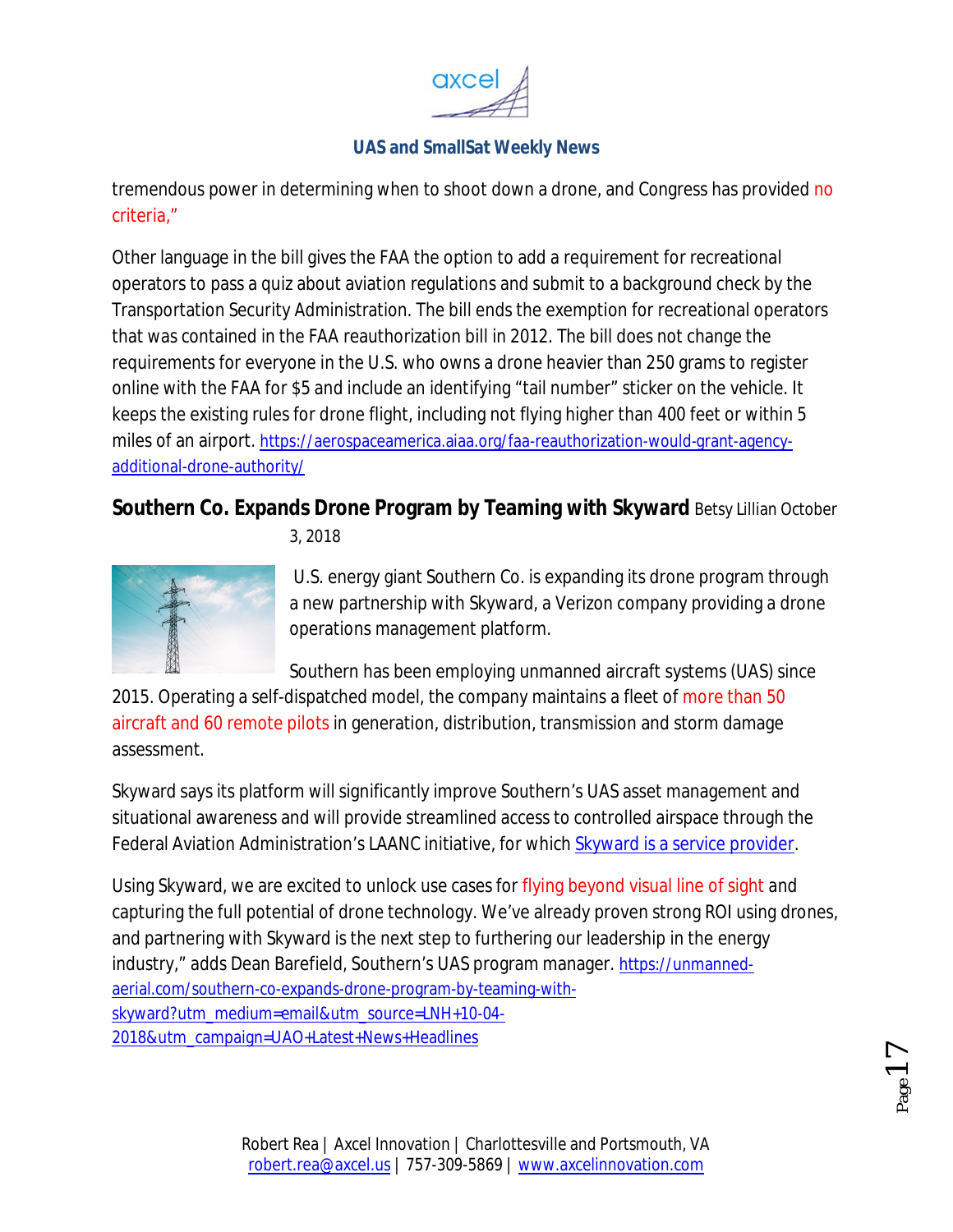

#### **Travelers Invests in Kittyhawk** Betsy Lillian October 3, 2018



Kittyhawk, a provider of enterprise drone operations software, has announced a strategic investment from The Travelers Cos. Inc.

The insurance company launched its drone program in 2016 and

conducted a large-scale deployment after Hurricane Matthew. Today, Travelers has nearly 600 claims professionals who are federally certified drone pilots.

"Using drones to assess property damage enables us to adjust claims more quickly and efficiently, and improve safety for our employees and vendors," states Nick Seminara, executive vice president of claim services at Travelers. "Kittyhawk helps us manage the vast amounts of information we gather on inspections so we can help our customers recover from disasters faster than ever before."

Founded in 2015, Kittyhawk has received \$9.5 million in aggregate funding from Travelers, Bonfire Ventures, Boeing HorizonX Ventures, Freestyle Ventures and The Flying Object. https://unmanned-aerial.com/travelers-invests-inkittyhawk?utm\_medium=email&utm\_source=LNH+10-04- 2018&utm\_campaign=UAO+Latest+News+Headlines

#### **5Oct18**

GA-ASI's second MQ-9B SkyGuardian aircraft concludes maiden flight 4 OCTOBER 2018 NEWS



General Atomics Aeronautical Systems has successfully completed the maiden flight test of its second MQ-9B SkyGuardian remotely piloted aircraft, the YBC02, at the Laguna Army Airfield in Yuma Proving Grounds. It features lightning protection, an upgraded avionics and software suite and a deicing system. The features have been added as part of the

roadmap to become the first RPA to be certified to fly in civil airspace.

The upcoming test scheduled for the YBC02 RPA system includes testing of the flight envelope expansion, certified redundant control module, and certifiable ground control station (C-GCS), as well as flight controller updates.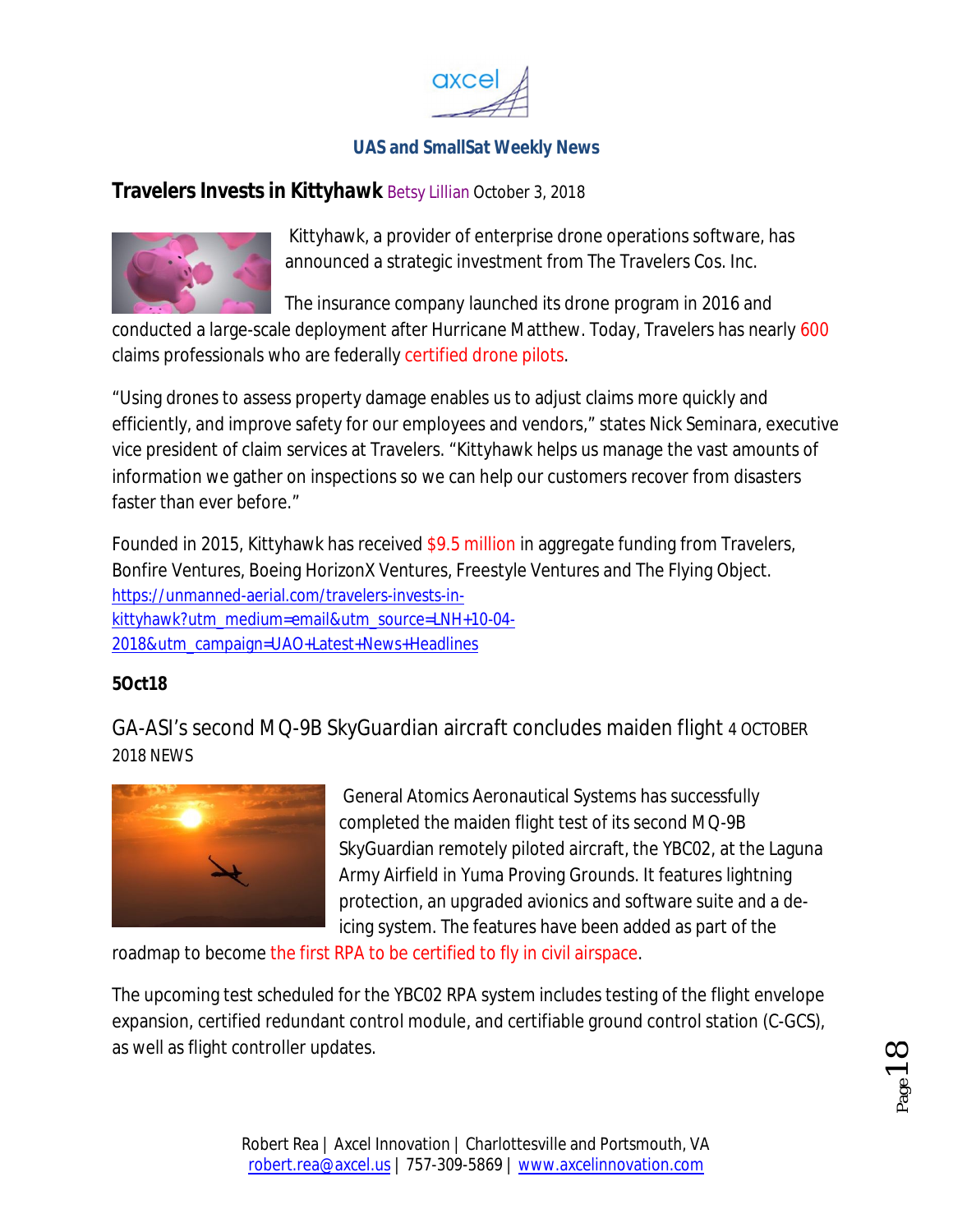

The aircraft has been developed under a five-year, company-funded effort to meet the airworthiness type-certification requirements of various military and civil authorities. In December, GA-ASI's first MQ-9B SkyGuardian conducted a flight test to demonstrate the automatic take-off and landing capability using satellite communication. A trans-Atlantic flight from the US to the RAF Fairford base in the UK was carried out in July. https://www.airforcetechnology.com/news/ga-skyguardian-ybc02-maiden-flight/

#### **5Oct18**

# **GA-ASI's second MQ-9B SkyGuardian aircraft concludes maiden flight** 4 OCTOBER 2018 NEWS



General Atomics Aeronautical Systems has successfully completed the maiden flight test of its second MQ-9B SkyGuardian remotely piloted aircraft, the YBC02, at the Laguna Army Airfield in Yuma Proving Grounds. It features lightning protection, an upgraded avionics and software suite and a deicing system. The features have been added as part of the

roadmap to become the first RPA to be certified to fly in civil airspace.

The upcoming test scheduled for the YBC02 RPA system includes testing of the flight envelope expansion, certified redundant control module, and certifiable ground control station (C-GCS), as well as flight controller updates.

The aircraft has been developed under a five-year, company-funded effort to meet the airworthiness type-certification requirements of various military and civil authorities. In December, GA-ASI's first MQ-9B SkyGuardian conducted a flight test to demonstrate the automatic take-off and landing capability using satellite communication. A trans-Atlantic flight from the US to the RAF Fairford base in the UK was carried out in July. https://www.airforcetechnology.com/news/ga-skyguardian-ybc02-maiden-flight/

**Drone company completes medical supply transportation in BVLOS flight testing project** DRONES AT WORK HEADLINE NEWS INTERNATIONAL ALEX DOUGLAS OCTOBER 5, 2018



As part of a beyond-visual-line-of-sight (BVLOS) project, Drone Delivery Canada operations were approved by Transport Canada and NAV Canada.